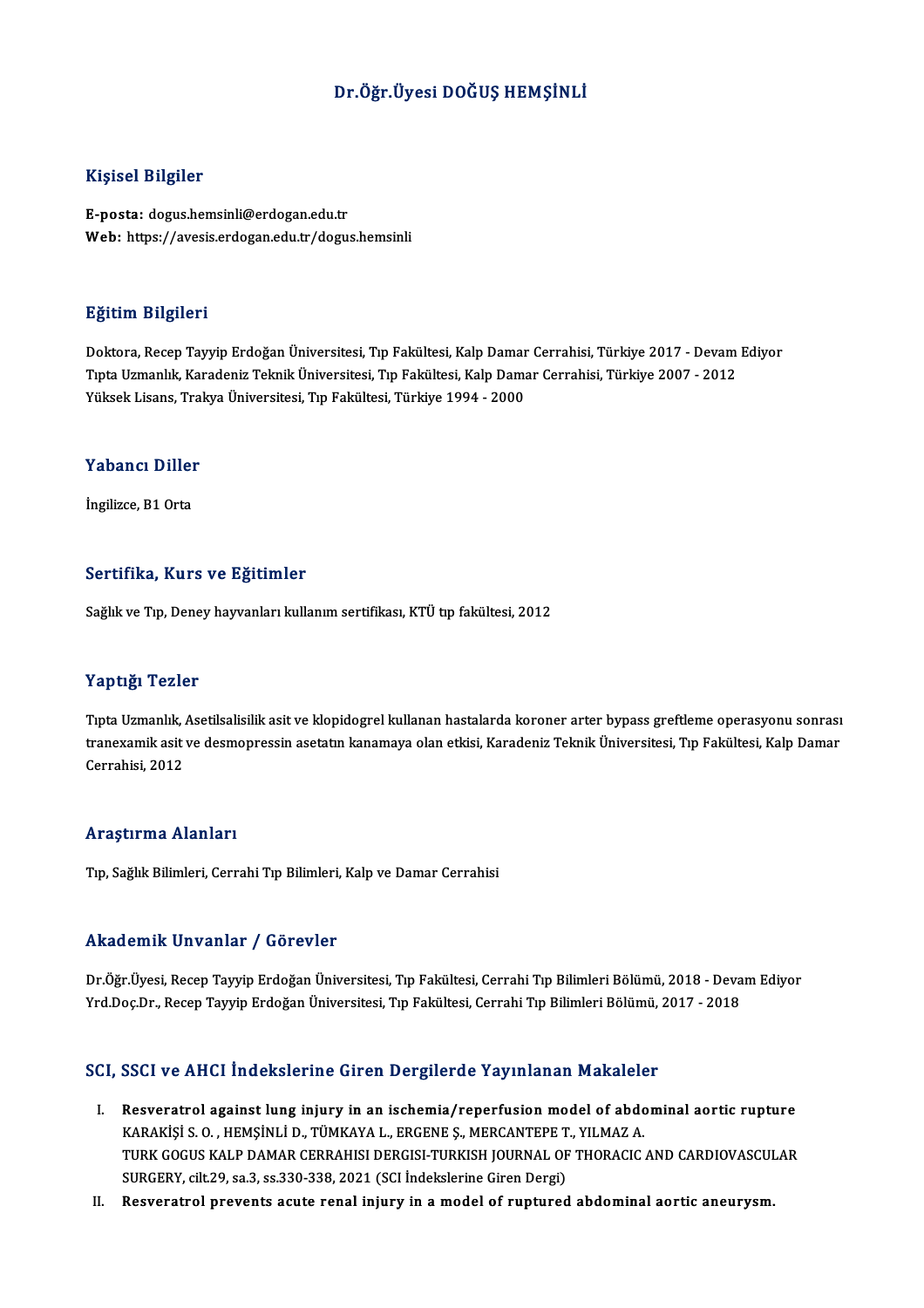Hemsinli D., Tumkaya L., Ergene Ş., Karakisi S. O. , Mercantepe T., Cinar S., Yilmaz A.<br>Human & evnerimental teviselegy, silt 40, se 4, se EEE EEE 2021 (SCL Evnanded In Hemsinli D., Tumkaya L., Ergene Ş., Karakisi S. O. , Mercantepe T., Cinar S., Yilmaz A.<br>Human & experimental toxicology, cilt.40, sa.4, ss.555-565, 2021 (SCI Expanded İndekslerine Giren Dergi)<br>Tes. Grane Beduses, Abdominal Hemsinli D., Tumkaya L., Ergene Ș., Karakisi S. O., Mercantepe T., Cinar S., Yilma<br>Human & experimental toxicology, cilt.40, sa.4, ss.555-565, 2021 (SCI Expande<br>III. Tea Grape Reduces Abdominal Aortic Occlusion-Induced Lun

- Human & experimental toxicology, cilt.40, sa.4, ss.555-565, 2021 (SCI Expanded Indeks<br>Tea Grape Reduces Abdominal Aortic Occlusion-Induced Lung Injury<br>Hemsinli D., Ergene S., Karakisi S. O. , Mercantepe T., Tumkaya L., Yil Tea Grape Reduces Abdominal Aortic Occlusion-Induced Lung Injury<br>Hemsinli D., Ergene S., Karakisi S. O. , Mercantepe T., Tumkaya L., Yilmaz A., Akyilzdiz K.<br>BRAZILIAN JOURNAL OF CARDIOVASCULAR SURGERY, cilt.35, sa.4, ss.51 Hemsinli D., Ergene S., Karakisi S. O., Mercantepe T., Tumkaya L., Yilmaz A., Akyilzdiz K. BRAZILIAN JOURNAL OF CARDIOVASCULAR SURGERY, cilt.35, sa.4, ss.512-520, 2020 (SCI İndekslerine Giren<br>Dergi)<br>IV. The Role of Vaccinium Myrtillus in the Prevention of Renal Injury in an Experimental Model of<br>Puntured Abdomin
- Dergi)<br>The Role of Vaccinium Myrtillus in the l<br>Ruptured Abdominal Aortic Aneurysm<br>Frgane S. Homsinli D. Karakisi S.O. Morson The Role of Vaccinium Myrtillus in the Prevention of Renal Injury<br>Ruptured Abdominal Aortic Aneurysm<br>Ergene S., Hemsinli D., Karakisi S. O. , Mercantepe T., Tumkaya E., Yilmaz A.<br>PRAZU JAN JOURNAL OF CARDJOVASCULAR SURCERY Ruptured Abdominal Aortic Aneurysm<br>Ergene S., Hemsinli D., Karakisi S. O. , Mercantepe T., Tumkaya E., Yilmaz A.<br>BRAZILIAN JOURNAL OF CARDIOVASCULAR SURGERY, cilt.35, sa.4, ss.490-497, 2020 (SCI İndekslerine Giren<br>Dergi) Ergene S., Hemsinli D., Karakisi S. O., Mercantepe T., Tumkaya E., Yilmaz A.
- BRAZILIAN JOURNAL OF CARDIOVASCULAR SURGERY, cilt.35, sa.4, ss.490-497, 2020 (SCI İndeksler<br>Dergi)<br>V. The effects of whortleberry on ischemia reperfusion-induced myocardial injury in rats<br>Karakisi S.O. Hamsinli D. France S Dergi)<br>The effects of whortleberry on ischemia reperfusion-induced my<br>Karakisi S. O. , Hemsinli D., Ergene S., Mercantepe T., Tumkaya L., Yilmaz A.<br>TURK COCUS KALR DAMAR CERRAHISI DERCISI TURKISH JOURNAL OF TI The effects of whortleberry on ischemia reperfusion-induced myocardial injury in rats<br>Karakisi S. O. , Hemsinli D., Ergene S., Mercantepe T., Tumkaya L., Yilmaz A.<br>TURK GOGUS KALP DAMAR CERRAHISI DERGISI-TURKISH JOURNAL OF Karakisi S. O. , Hemsinli D., Ergene S., Mercantepe T., Tumkaya L.<br>TURK GOGUS KALP DAMAR CERRAHISI DERGISI-TURKISH JOUR<br>SURGERY, cilt.28, ss.63-69, 2020 (SCI İndekslerine Giren Dergi)<br>Hae of the autalogous spiral vein graf TURK GOGUS KALP DAMAR CERRAHISI DERGISI-TURKISH JOURNAL OF THORACIC AND CARDIOVASCULAR<br>SURGERY, cilt.28, ss.63-69, 2020 (SCI indekslerine Giren Dergi)<br>VI. Use of the autologous spiral vein graft: a two-stage iliac bypass i
- SURGERY, cilt.28, ss.63-69, 2020 (SCI İndekslerine Giren Dergi)<br>Use of the autologous spiral vein graft: a two-stage iliac<br>trauma and contaminated tissues<br>ALTUN G. PULATHAN Z.. Hemsinli D. Use of the autologous spiral vein<br>trauma and contaminated tissues<br>ALTUN G., PULATHAN Z., Hemsinli D.<br>NACOVA JOUPNAL OF MEDICAL SCIE
	-

NAGOYA JOURNAL OF MEDICAL SCIENCE, cilt.81, sa.2, ss.331-336, 2019 (SCI İndekslerine Giren Dergi)

ALTUN G., PULATHAN Z., Hemsinli D.<br>NAGOYA JOURNAL OF MEDICAL SCIENCE, cilt.81, sa.2, ss.331-336, 2019 (SCI İndekslerine Giren Der<br>VII. Our early and mid-term results for endovascular repair of abdominal aortic aneurysms<br>Ka NAGOYA JOURNAL OF MEDICAL SCIENCE, cilt.81, sa.2<br>Our early and mid-term results for endovascul:<br>Karakisi S. O. , ERGENE S., HEMŞİNLİ D., Kucuker S. A.<br>TURK COCUS KALB DAMAR CERRAHISI DERCISI TUR Our early and mid-term results for endovascular repair of abdominal aortic aneurysms<br>Karakisi S. O. , ERGENE S., HEMŞİNLİ D., Kucuker S. A.<br>TURK GOGUS KALP DAMAR CERRAHISI DERGISI-TURKISH JOURNAL OF THORACIC AND CARDIOVASC

Karakisi S. O. , ERGENE S., HEMŞİNLİ D., Kucuker S. A.<br>TURK GOGUS KALP DAMAR CERRAHISI DERGISI-TURKISH JOURNAL OF THORACIC AND CARDIOVASCULAR<br>SURGERY, cilt.27, sa.1, ss.29-34, 2019 (SCI İndekslerine Giren Dergi) TURK GOGUS KALP DAMAR CERRAHISI DERGISI-TURKISH JOURNAL OF THORACIC AND CARDIOVAS<br>SURGERY, cilt.27, sa.1, ss.29-34, 2019 (SCI Indekslerine Giren Dergi)<br>VIII. Obturator bypass in the treatment of prosthetic graft infection:

SURGERY, cilt.27, sa.1, ss.29-34, 2019<br>Obturator bypass in the treatmen<br>ALTUN G., PULATHAN Z., Hemsinli D.<br>TURK COCUS KALR DAMAR CERRAH Obturator bypass in the treatment of prosthetic graft infection: Classic but still effective<br>ALTUN G., PULATHAN Z., Hemsinli D.<br>TURK GOGUS KALP DAMAR CERRAHISI DERGISI-TURKISH JOURNAL OF THORACIC AND CARDIOVASCULAR<br>SUBCERY

ALTUN G., PULATHAN Z., Hemsinli D.<br>TURK GOGUS KALP DAMAR CERRAHISI DERGISI-TURKISH JOURNAL OF<br>SURGERY, cilt.26, sa.3, ss.480-483, 2018 (SCI İndekslerine Giren Dergi)<br>Hunorbaris ovugen treatment in thromboangiitis obliteran TURK GOGUS KALP DAMAR CERRAHISI DERGISI-TURKISH JOURNAL OF THORACIC AND CARDIOVASC<br>SURGERY, cilt.26, sa.3, ss.480-483, 2018 (SCI indekslerine Giren Dergi)<br>IX. Hyperbaric oxygen treatment in thromboangiitis obliterans: a re

- SURGERY, cilt.26, sa.3, ss.480-483, 2018 (SCI İndekslerine Giren Dergi)<br>Hyperbaric oxygen treatment in thromboangiitis obliterans: a<br>Hemsinli D., ALTUN G., KAPLAN S., YILDIRIM F., CEBI G. IX. Hyperbaric oxygen treatment in thromboangiitis obliterans: a retrospective clinical audit.
- Hemsinli D., ALTUN G., KAPLAN S., YILDIRIM F., CEBI G.<br>Diving and hyperbaric medicine, cilt.48, ss.31-35, 2018 (SCI İndekslerine Giren Dergi)<br>X. True Aneurysms of the Extracranial Carotid Artery : An Evaluation of Two "Gia Diving and hyperbaric medicine, cilt.48, ss.31-35, 2018 (SCI Indekslerine Giren Dergi)<br>True Aneurysms of the Extracranial Carotid Artery : An Evaluation of Two<br>the Current Literature<br>ALTUN G., PULATHAN Z., Hemsinli D. True Aneurysms of the Extracral<br>the Current Literature<br>ALTUN G., PULATHAN Z., Hemsinli D.<br>JOUPNAL OF KOPEAN NEUPOSUPCIC the Current Literature<br>ALTUN G., PULATHAN Z., Hemsinli D.<br>JOURNAL OF KOREAN NEUROSURGICAL SOCIETY, cilt.61, sa.2, ss.282-286, 2018 (SCI İndekslerine Giren Dergi)<br>An unavnastad imaga an a shast radiosranh
	-

- XI. An unexpected image on a chest radiograph. JOURNAL OF KOREAN NEUROSURGICAL SOCIETY, cilt.61, sa.2<br>An unexpected image on a chest radiograph.<br>Hemsinli D., MUTLU H., ALTUN G., PULATHAN Z., OZDEMIR A.<br>Sesttish medical journal silt 62, sa.156, 159, 2017, (SCL indelts Scottish medical journal, cilt.62, ss.156-158, 2017 (SCI İndekslerine Giren Dergi) Hemsinli D., MUTLU H., ALTUN G., PULATHAN Z., OZDEMIR A.<br>Scottish medical journal, cilt.62, ss.156-158, 2017 (SCI İndekslerine Giren Dergi)<br>XII. Amputation predictors in diabetic foot ulcers treated with hyperbaric oxygen.
- Scottish medical journal, cilt.62, ss.156-158,<br>Amputation predictors in diabetic foot<br>Kaplan S., Hemsinli D., Kaplan S., ARSLAN A. Amputation predictors in diabetic foot ulcers treated with hyperbaric<br>Kaplan S., Hemsinli D., Kaplan S., ARSLAN A.<br>Journal of wound care, cilt.26, ss.361-366, 2017 (SCI İndekslerine Giren Dergi)<br>Emergenay carenory bynass s
- Kaplan S., Hemsinli D., Kaplan S., ARSLAN A.<br>Journal of wound care, cilt.26, ss.361-366, 2017 (SCI Indekslerine Giren Dergi)<br>XIII. Emergency coronary bypass surgery in patients under the influence of dual antiplatelet ther Journal of wound care, cilt.26, ss.361-366, 2017 (SCI İndeksi)<br>Emergency coronary bypass surgery in patients under<br>fects of tranexamic acid and desmopressin acetate<br>ALTIN C. Hemsinli D. PULATHAN Z. Gyalek A Emergency coronary bypass surgery in pa<br>effects of tranexamic acid and desmopres:<br>ALTUN G., Hemsinli D., PULATHAN Z., Civelek A.<br>TURVISH JOURNAL OF MEDICAL SCIENCES silt effects of tranexamic acid and desmopressin acetate<br>ALTUN G., Hemsinli D., PULATHAN Z., Civelek A.<br>TURKISH JOURNAL OF MEDICAL SCIENCES, cilt.47, sa.6, ss.1708-1714, 2017 (SCI İndekslerine Giren Dergi)<br>Hunorbaris Ovygen The ALTUN G., Hemsinli D., PULATHAN Z., Civelek A.<br>TURKISH JOURNAL OF MEDICAL SCIENCES, cilt.47, sa.6, ss.1708-1714, 2017 (SCI İndekslerine Giren Dergi)<br>XIV. Hyperbaric Oxygen Therapy in the Treatment of Fontaine Stage IV Thro
- TURKISH JOURNAL OF MEDICAL SCIENCES, c<br>Hyperbaric Oxygen Therapy in the Trea<br>Hemsinli D., Kaplan S., Kaplan S., YILDIRIM F.<br>The international journal of lower extremity. Hyperbaric Oxygen Therapy in the Treatment of Fontaine Stage IV Thromboangiitis Obliterans.<br>Hemsinli D., Kaplan S., Kaplan S., YILDIRIM F.<br>The international journal of lower extremity wounds, cilt.15, ss.366-370, 2016 (SCI
- XV. Silent killer: A scalpel in the aortic wall after spinal surgery.<br>ALTUN G., Hemsinli D., KUTANIS D., GAZIOGLU G. The international journal of lower extremity wou<br>Silent killer: A scalpel in the aortic wall afte<br>ALTUN G., Hemsinli D., KUTANIS D., GAZIOGLU G.<br>Naurologia i nauroshinurgia polska silt 50, se 200 Neurologia ineurochirurgia polska, cilt.50, ss.294-6,2016 (SCI İndekslerineGirenDergi)
- XVI. The Effects of Potassium Channels in Human Internal Mammary Artery.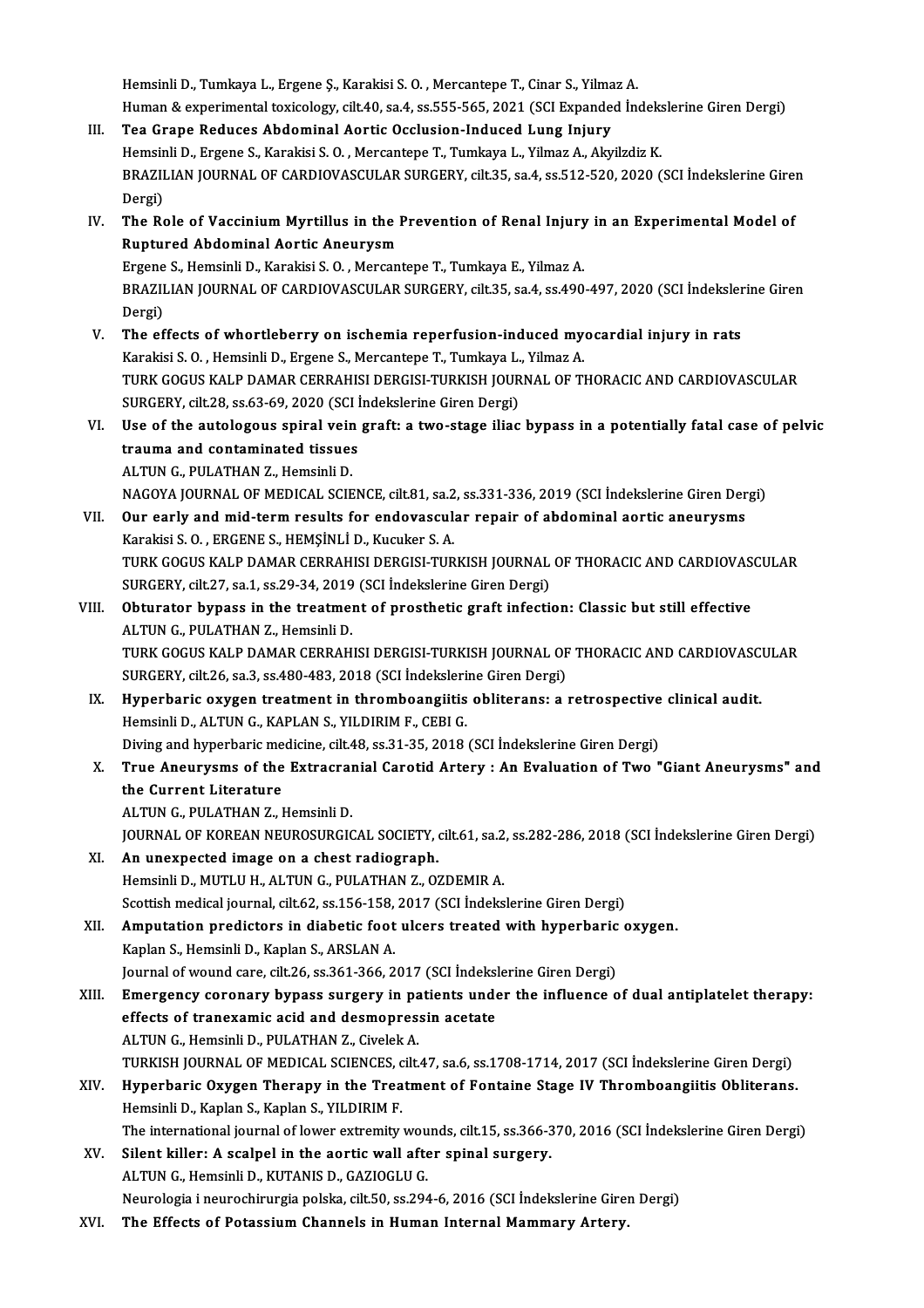AFSARS.,HemsinliD.,OZYAZGANS.,AKKANA.,ARSLANC. Pharmacology, cilt.97, ss.72-7, 2016 (SCI İndekslerine Giren Dergi)

- AFSAR S., Hemsinli D., OZYAZGAN S., AKKAN A., ARSLAN C.<br>Pharmacology, cilt.97, ss.72-7, 2016 (SCI Indekslerine Giren Dergi)<br>XVII. Conservative management of chylothorax after coronary artery bypass grafting.<br>ALTIN C. BULAT Pharmacology, cilt.97, ss.72-7, 2016 (SCI İndekslerine Giren Dergi)<br>Conservative management of chylothorax after coronary artery l<br>ALTUN G., PULATHAN Z., KUTANIS D., Hemsinli D., ERTURK E., CIVELEK A.<br>Tavas Haart Institute Conservative management of chylothorax after coronary artery bypass gr<br>ALTUN G., PULATHAN Z., KUTANIS D., Hemsinli D., ERTURK E., CIVELEK A.<br>Texas Heart Institute journal, cilt.42, ss.148-51, 2015 (SCI İndekslerine Giren D ALTUN G., PULATHAN Z., KUTANIS D., Hemsinli D., ERTURK E., CIVELEK A.<br>Texas Heart Institute journal, cilt.42, ss.148-51, 2015 (SCI Indekslerine Giren Dergi)<br>XVIII. Role of ethyl pyruvate in systemic inflammatory respon
- of ruptured abdominal aortic aneurysm. PULATHAN Z., ALTUN G., Hemşinli D., MENTEŞE A., YULUĞ E., CIVELEK A. BioMed research international, cilt.2014, ss.857109,2014 (SCI İndekslerineGirenDergi) PULATHAN Z., ALTUN G., Hemşinli D., MENTEŞE A., YULUĞ E., CIVELEK A.<br>BioMed research international, cilt.2014, ss.857109, 2014 (SCI İndekslerine Giren Der<br>XIX. Arteryel ve venöz tıkanıklığa neden olan epithelioid heman
- BioMed research international, cilt.2014, ss.85<br>Arteryel ve venöz tıkanıklığa neden olan<br>Altun G., Pulathan Z., HEMŞİNLİ D., Güven K. Y.<br>TURK COCUS KALR DAMAR GERRAHISI DERCI Arteryel ve venöz tıkanıklığa neden olan epithelioid hemanjiyoendotelyom<br>Altun G., Pulathan Z., HEMŞİNLİ D., Güven K. Y.<br>TURK GOGUS KALP DAMAR CERRAHISI DERGISI-TURKISH JOURNAL OF THORACIC AND CARDIOVASCULAR<br>SURCERY 82.22, Altun G., Pulathan Z., HEMŞİNLİ D., Güven K. Y.<br>TURK GOGUS KALP DAMAR CERRAHISI DERGISI-TURKISH JOURNAL OF THC<br>SURGERY, sa.22, ss.427-430, 2013 (SCI Expanded İndekslerine Giren Dergi) SURGERY, sa.22, ss.427-430, 2013 (SCI Expanded İndekslerine Giren Dergi)<br>Diğer Dergilerde Yayınlanan Makaleler

Iger Dergilerde Yayınlanan Makaleler<br>I. The effects of dexmedetomidine against ruptured abdominal aortic aneurysm injury to myocardial<br>tissue indused by abdominal aorta clamping The effects of dexmedetomidine against rupt<br>tissue induced by abdominal aorta clamping<br>Karakisi S.O. Hamsinli D. Tümkaya L. Exsans S. M The effects of dexmedetomidine against ruptured abdominal aort<br>tissue induced by abdominal aorta clamping<br>Karakişi S. O. , Hemşinli D., Tümkaya L., Ergene Ş., Mercantepe T., Yılmaz A.<br>Damar Cerrebi Dergisi gilt 20, sa 2, s tissue induced by abdominal aorta clamping<br>Karakişi S. O. , Hemşinli D., Tümkaya L., Ergene Ş., Mercantepe T., Yılmaz A.<br>Damar Cerrahi Dergisi, cilt.30, sa.2, ss.93-101, 2021 (Diğer Kurumların Hakemli Dergileri) Karakişi S. O. , Hemşinli D., Tümkaya L., Ergene Ş., Mercantepe T., Yılmaz A.<br>Damar Cerrahi Dergisi, cilt.30, sa.2, ss.93-101, 2021 (Diğer Kurumların Hakemli Dergileri)<br>II. Great saphenous varicose vein treatment with endo Damar Cerrahi<br>Great saphen<br>EVLA and RF<br>Homeinli D. Kor Great saphenous varicose vein t<br>EVLA and RF<br>Hemşinli D., Karakişi S. O. , Ergene Ş.<br>Annak of Medical Besearsh, silt 27, s **EVLA and RF**<br>Hemşinli D., Karakişi S. O. , Ergene Ş.<br>Annals of Medical Research, cilt.27, sa.10, ss.2794-2798, 2020 (Hakemli Üniversite Dergisi) Hemşinli D., Karakişi S. O. , Ergene Ş.<br>Annals of Medical Research, cilt.27, sa.10, ss.2794-2798, 2020 (Hakemli Üniversite Dergisi)<br>III. Long-term results for basilic vein superficialization or transposition for hemodialys Annals of Medical Research, cilt.27,<br>**Long-term results for basilic ve**<br>Ergene Ş., Hemşinli D., Karakişi S. O.<br>Damar Carrabi Dargisi, silt.29, S. 2. Long-term results for basilic vein superficialization or transposition for hemo<br>Ergene Ş., Hemşinli D., Karakişi S. O.<br>Damar Cerrahi Dergisi, cilt.29, sa.2, ss.78-83, 2020 (Diğer Kurumların Hakemli Dergileri)<br>The Shert Ter Ergene Ș., Hemșinli D., Karakiși S. O.<br>Damar Cerrahi Dergisi, cilt.29, sa.2, ss.78-83, 2020 (Diğer Kurumların Hakemli Dergileri)<br>IV. The Short Term Effects of Cardiopulmonary Bypass Surgery on Choroidal, Macular and Re Damar Cerrahi Dergisi, cilt.29, sa.2, ss.78-83, 2020 (Diğer Kurumların Hakemli Dergileri)<br>The Short Term Effects of Cardiopulmonary Bypass Surgery on Choroidal, Mac<br>Nerve Fiber Layer Thickness<br>UZUN F., ERGENE S., KAİM M., The Short Term Effects of Cardiopulmonary Bypass :<br>Nerve Fiber Layer Thickness<br>UZUN F., ERGENE Ş., KAİM M., KARAKİŞİ S. O. , HEMŞİNLİ D.<br>Petina Vitrave silt 38, 88, 28, 139, 142, 2010 (Diğan Kunum) Retina-Vitreus, cilt.28, sa.2, ss.138-142, 2019 (Diğer Kurumların Hakemli Dergileri) UZUN F., ERGENE Ș., KAİM M., KARAKİŞİ S. O. , HEMŞİNLİ D.<br>Retina-Vitreus, cilt.28, sa.2, ss.138-142, 2019 (Diğer Kurumların Hakemli Dergileri)<br>V. Our early and mid-term results in thoracic aorta pathologies undergoing Retina-Vitreus, cilt.28, sa.2, ss.138-142, 20<br>Our early and mid-term results in th<br>KARAKİŞİ S. O. , ERGENE Ş., HEMŞİNLİ D.<br>Turkish Journal of Vassular Sursory, silt. Our early and mid-term results in thoracic aorta pathologies undergoing endovascular rep<br>KARAKİŞİ S. O. , ERGENE Ş., HEMŞİNLİ D.<br>Turkish Journal of Vascular Surgery, cilt.28, sa.2, ss.78-83, 2019 (Diğer Kurumların Hakemli KARAKİŞİ S. O. , ERGENE Ş., HEMŞİNLİ D.<br>Turkish Journal of Vascular Surgery, cilt.28, sa.2, ss.78-83, 2019 (Diğer Kurumların Hakemli Dergileri)<br>VI. Our experience of endovascular treatment in coronary subclavian steal Turkish Journal of Vascular Surgery, cilt.28, sa.2, ss.78-83, 2019 (Diğer Kurumların Hakemli Dergileri)<br>Our experience of endovascular treatment in coronary subclavian steal syndrome with a r<br>the literature<br>Erden T., HEMSİ **Our experience of experience**<br>the literature<br>Erden T., HEMŞİNLİ D.<br>Turgut Özel Tın Merket the literature<br>Erden T., HEMŞİNLİ D.<br>Turgut Özal Tıp Merkezi Dergisi (E.A İnönü Üniversitesi Tıp Fakültesi Dergisi), cilt.26, sa.3, ss.366-369, 2019 Erden T., HEMŞİNLİ D.<br>Turgut Özal Tıp Merkezi Derg<br>(Hakemli Üniversite Dergisi)<br>Diagonal oarlaba sraasa i Turgut Özal Tıp Merkezi Dergisi (E.A İnönü Üniversitesi Tıp Fakültesi Dergisi), cilt.26, s<br>(Hakemli Üniversite Dergisi)<br>VII. Diagonal earlobe crease is associated with increased mean platelet volume<br>Kul S. Sayın M. B. DURS (Hakemli Üniversite Dergisi)<br>VII. Diagonal earlobe crease is associated with increased mean platelet volume<br>Kul S., Sayın M. R. , DURSUN İ., ŞAHİN S., HEMŞİNLİ D., AYDIN C., ATEŞ A. H. Harran Üniversitesi Ziraat Fakültesi Dergisi, cilt.15, sa.3, ss.134-139, 2018 (Hakemli Üniversite Dergisi) Kul S., Sayın M. R. , DURSUN İ., ŞAHİN S., HEMŞİNLİ D., AYDIN C., ATEŞ A. H.<br>Harran Üniversitesi Ziraat Fakültesi Dergisi, cilt.15, sa.3, ss.134-139, 2018 (Hakemli Üniversite Dergisi)<br>VIII. An evaluation of the neutrophil-Harran Üniversitesi Ziraat Faki<br>An evaluation of the neutro<br>thromboangiitis obliterans<br>ALTIN C. HEMS<sup>iNI i</sup> D An evaluation of the<br>thromboangiitis oblit<br>ALTUN G., HEMŞİNLİ D.<br>Turgut Özel Tın Merkeri thromboangiitis obliterans<br>ALTUN G., HEMŞİNLİ D.<br>Turgut Özal Tıp Merkezi Dergisi, cilt.25, sa.1, ss.35-38, 2018 (Hakemli Üniversite Dergisi)<br>The rele of vessuler elestegraphy and saretid erteny intime media thiskness m ALTUN G., HEMŞİNLİ D.<br>Turgut Özal Tıp Merkezi Dergisi, cilt.25, sa.1, ss.35-38, 2018 (Hakemli Üniversite Dergisi)<br>IX. The role of vascular elastography and carotid artery intima media thickness methods in the<br>datermination Turgut Özal Tıp Merkezi Dergisi, cilt.25, sa.1, ss.35-38, 2018 (Hakemli Üniversite<br>The role of vascular elastography and carotid artery intima media thi<br>determination of non-syndromic ascending thoracic aortic aneurysm<br>HEM The role of vascular elastography and carotid artery intima media thicknes<br>determination of non-syndromic ascending thoracic aortic aneurysm<br>HEMŞİNLİ D., Korkmaz H. A. A. , Baki G., Vuralkan E., Kaplan S. T. , Kul S., Türk determination of non-syndromic ascending thoracic aortic aneurysm<br>HEMŞİNLİ D., Korkmaz H. A. A. , Baki G., Vuralkan E., Kaplan S. T. , Kul S., Türkmen İ. U.<br>Turgut Özal Tıp Merkezi Dergisi (E.A İnönü Üniversitesi Tıp Fakül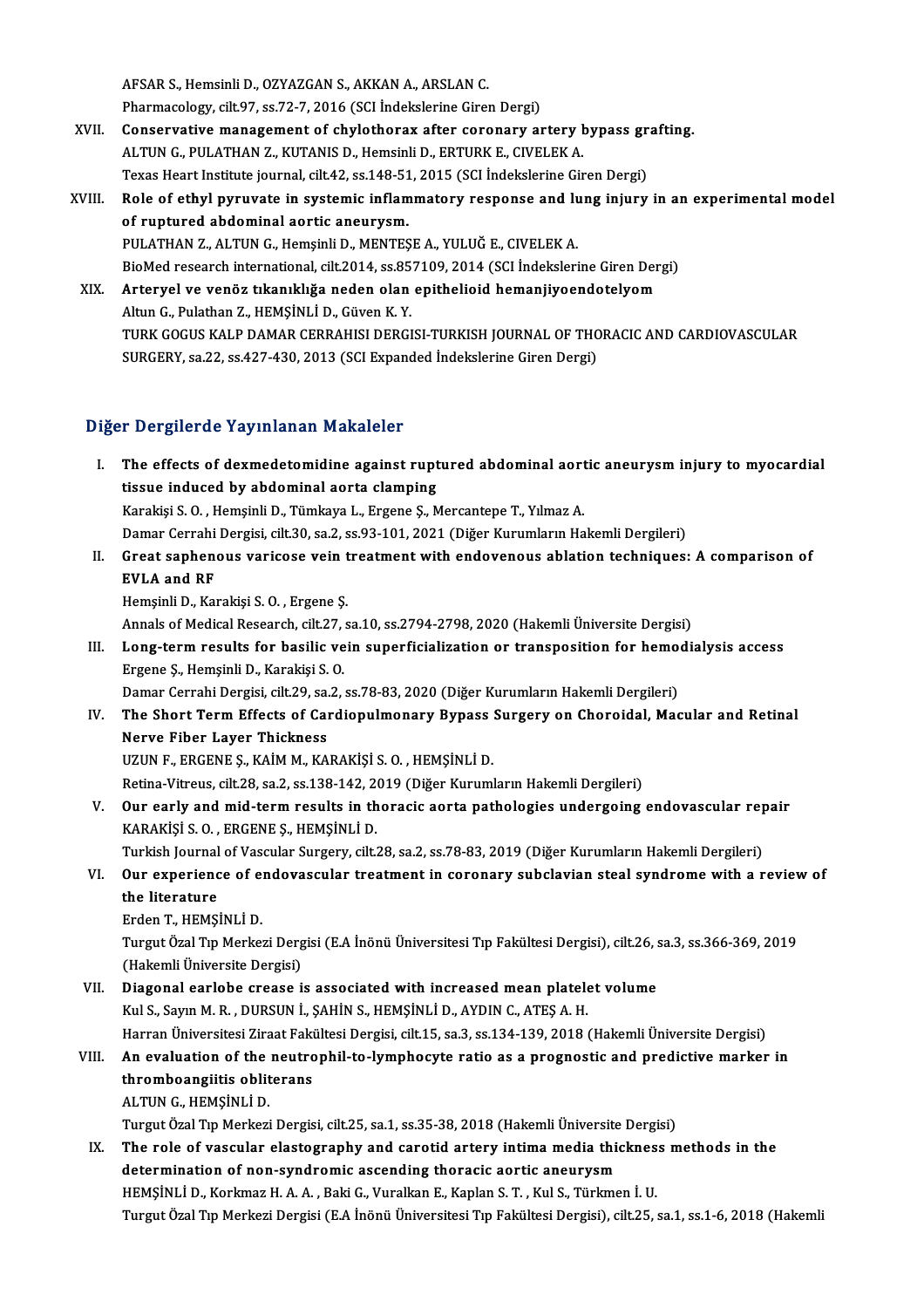Üniversite Dergisi)

- Universite Dergisi)<br>X. An evaluation of the effect of perioperative levosimendan administration as an inotropic agent in<br>notionts undergaing onen beart surgery with neen ventricular function Üniversite Dergisi)<br>An evaluation of the effect of perioperative levosimendan administration<br>patients undergoing open heart surgery with poor ventricular function<br>Altyn G. HEMSINLI D. Pulathan 7, Özdamin A.G. Muthy H. Give patients undergoing open heart surgery with poor ventricular function<br>Altun G., HEMŞİNLİ D., Pulathan Z., Özdemir A. C., Mutlu H., Civelek A. patients undergoing open heart surgery with poor ventricular function<br>Altun G., HEMŞİNLİ D., Pulathan Z., Özdemir A. C. , Mutlu H., Civelek A.<br>Annals of surgery and perioperative care, cilt.1, sa.2, ss.1009-1012, 2016 (Hak
- XI. An Evaluation on the Effect of Preoperative Levosimendan Administration as an Inotropic Agent in Annals of surgery and perioperative care, cilt.1, sa.2, ss.1009-1012, 2016 (Hakemli<br>An Evaluation on the Effect of Preoperative Levosimendan Administration<br>Patients Undergoing Open Heart Surgery with Poor Ventricular Funct Patients Undergoing Open Heart Surgery with Poor Ventricular Function<br>ALTUN G., HEMŞİNLİ D., PULATHAN Z., ÖZDEMİR A. C. , mutlu h., CİVELEK A. annals of surgery and perioperative care, cilt.1, sa.2, ss.1-4, 2016 (Diğer Kurumların Hakemli Dergileri) ALTUN G., HEMŞİNLİ D., PULATHAN Z., ÖZDEMİR A. C. , mutlu h., CİVELEK A.<br>annals of surgery and perioperative care, cilt.1, sa.2, ss.1-4, 2016 (Diğer Kurumların Hakemli Dergileri)<br>XII. What do Head and Neck Surgery and
- annals of surger<br>What do Head<br>Foreign Body<br>Cobanoğlu B. Vi What do Head and Neck Surgery and Orthopedics have<br>Foreign Body<br>Çobanoğlu B., Vuralkan E., Yeğengil Ç., HEMŞİNLİ D., Saylan S.<br>Trauma and Trastment silt 1, 90 4, 90 220 221, 2014 (Hakaml

Foreign Body<br>Çobanoğlu B., Vuralkan E., Yeğengil Ç., HEMŞİNLİ D., Saylan S.<br>Trauma and Treatment, cilt.1, sa.4, ss.229-231, 2014 (Hakemli Üniversite Dergisi)

### Kitap & Kitap Bölümleri

- I. Gebelikte pıhtı Pulathan Z., Altındeğer Gülden N., Hemşinli D. Gebelikte pıhtı<br>Pulathan Z., Altındeğer Gülden N., Hemşinli D.<br>Pıhtı, H. Tankut Akay, Editör, İstanbul Medikal Yayıncılık, İstanbul, ss.101-109, 2021<br>Abdominal yaşküler, patelejilerde karın ağrısı
- II. Abdominal vasküler patolojilerde karın ağrısı<br>HEMŞİNLİ D. Pıhtı, H. Tank<br><mark>Abdominal</mark><br>HEMŞİNLİ D.<br>Karın Ağrıcı

Karın Ağrısı, Şen A, Akbaş A, Editör, Nobel Tıp Kitabevleri, İstanbul, ss.327-335, 2019

### Hakemli Kongre / Sempozyum Bildiri Kitaplarında Yer Alan Yayınlar

akemli Kongre / Sempozyum Bildiri Kitaplarında Yer Alan Yayınlar<br>I. Brakio-Bazilik Arterio-Venöz Fistül ve Üst Ekstremite Arterio-Venöz Greft Uygulamalarımızın Klinik<br>Tekin Senyelen SINI Rongrey<br>Brakio-Bazilik A<br>Takip Sonuçları<br>EDCENE S. HEMSİ Brakio-Bazilik Arterio-Venöz Fistül<br>Takip Sonuçları<br>ERGENE Ş., HEMŞİNLİ D., KARAKİŞİ S. O.<br>10. Ulucal Vesküler ve Endevesküler Cer

**Takip Sonuçları**<br>ERGENE Ş., HEMŞİNLİ D., KARAKİŞİ S. O.<br>19. Ulusal Vasküler ve Endovasküler Cerrahi Kongresi 10. Ulusal Fleboloji Kongresi, Girne, Kıbrıs (Kktc), 26 - 29 ERGENE Ş., HEMŞİNL<br>19. Ulusal Vasküler v<br>Ekim 2019, ss.10-11<br>Abdominal oont on 19. Ulusal Vasküler ve Endovasküler Cerrahi Kongresi 10. Ulusal Fleboloji Kongresi, Girne, Kıbrıs (Kktc), 26 - 29<br>Ekim 2019, ss.10-11<br>II. Abdominal aort anevrizmasında elektif ve acil cerrahi tedavi: riskli grupların taran

Ekim 2019, ss.10-11<br>Abdominal aort anevrizmasında elek<br>azaltmada faydalı olabilir mi?<br>HEMSİNLİ D., KARAKİSİ S. O. , ERGENE S. II. Abdominal aort anevrizmasında elektif ve acil cerrahi tedavi: riskli grupların taranması mortaliteyi

- 8. Uluslararası Karadeniz Aile Hekimliği Kongresi, Trabzon, Türkiye, 10 13 Ekim 2019, ss.43-45
- HEMŞİNLİ D., KARAKİŞİ S. O. , ERGENE Ş.<br>8. Uluslararası Karadeniz Aile Hekimliği Kongresi, Trabzon, Türkiye, 10 13 Ekim 2019, ss.43-45<br>111. Kardiyak cerrahi uyguladığımız hastalarda hemostaz ve postoperatif kan trans 8. Uluslararası Kara<br><mark>Kardiyak cerrahi</mark><br>uygulamalarımız.<br>KARAKİSİS O. HEL Kardiyak cerrahi uyguladığımız hast<br>uygulamalarımız.<br>KARAKİŞİ S. O. , HEMŞİNLİ D., ERGENE Ş.<br>6 Riza Tamatik Anastasi Samnazınımı. Re <mark>uygulamalarımız.</mark><br>KARAKİŞİ S. O. , HEMŞİNLİ D., ERGENE Ş.<br>6.Rize Tematik Anestesi Sempozyumu- Perioperatif Sıvı Yönetimi, Türkiye, 7 - 08 Eylül 2019, ss.9-14<br>Dikişçiz Aort Kanak Benlasmanı Uyguladığımız Hastaların Yoğun B

KARAKİŞİ S. O. , HEMŞİNLİ D., ERGENE Ş.<br>6.Rize Tematik Anestesi Sempozyumu- Perioperatif Sıvı Yönetimi, Türkiye, 7 - 08 Eylül 2019, ss.9-14<br>IV. Dikişsiz Aort Kapak Replasmanı Uyguladığımız Hastaların Yoğun Bakım Takip 6.Rize Tematik Anestesi Sempozyumu- Pe<br>Dikişsiz Aort Kapak Replasmanı Uyg<br>HEMŞİNLİ D., KARAKİŞİ S. O. , ERGENE Ş.<br>PreCen Trabren? Anesteri Yeğun Balam Dikişsiz Aort Kapak Replasmanı Uyguladığımız Hastaların Yoğun Bakım Takip Sonuçları<br>HEMŞİNLİ D., KARAKİŞİ S. O. , ERGENE Ş.<br>ProCon Trabzon2 Anestezi, Yoğun Bakım ve Ağrıda Tartışmalı Konular, Rize, Türkiye, 22 Haziran 2019

HEMŞİNLİ D., KARAKİŞİ S. O. , ERGENE Ş.<br>ProCon Trabzon2 Anestezi, Yoğun Bakım ve Ağrıda Tartışmalı Konular, Rize, Türkiye, 22 Haziran 2019, ss.75-78<br>V. Koroner arter baypas greft cerrahisi uygulanan hastalarda obezite ProCon Trabzon2 Anestezi, Yoğun Bakım ve *k*<br>Koroner arter baypas greft cerrahisi uy<br>yoğun bakım ve takip sonuçlarına etkisi<br>HEMSİNI İ.D Koroner art<br>yoğun bakır<br>HEMŞİNLİ D.<br>Seğlir Bilimle

yoğun bakım ve takip sonuçlarına etkisi<br>HEMŞİNLİ D.<br>Sağlık Bilimleri Üniversitesi 2. Anesteziyoloji ve Reanimasyon sempozyumu, Ankara, Türkiye, 08 Aralık 2018, ss.19-<br>20 HEI<br>Sağ<br>20<br>Tin Sağlık Bilimleri Üniversitesi 2. Anesteziyoloji ve Reanimasyon sempozyumu, Ankara, Türkiye, 08 An<br>20<br>VI. Tip I Aort Diseksiyonu Olan İleri Kronik Obstruktif Akciğer Hastasının Weannig Süreci

20<br>Tip I Aort Diseksiyonu<br>HEMŞİNLİ D., ÖZDEMİR A.<br>Procen Trabren Anesteri

HEMŞİNLİ D., ÖZDEMİR A.<br>Procon Trabzon Anestezi, Yoğun Bakım ve Ağrı'da Tartışmalı Konular, Trabzon, Türkiye, 27 - 28 Ekim 2018, ss.105-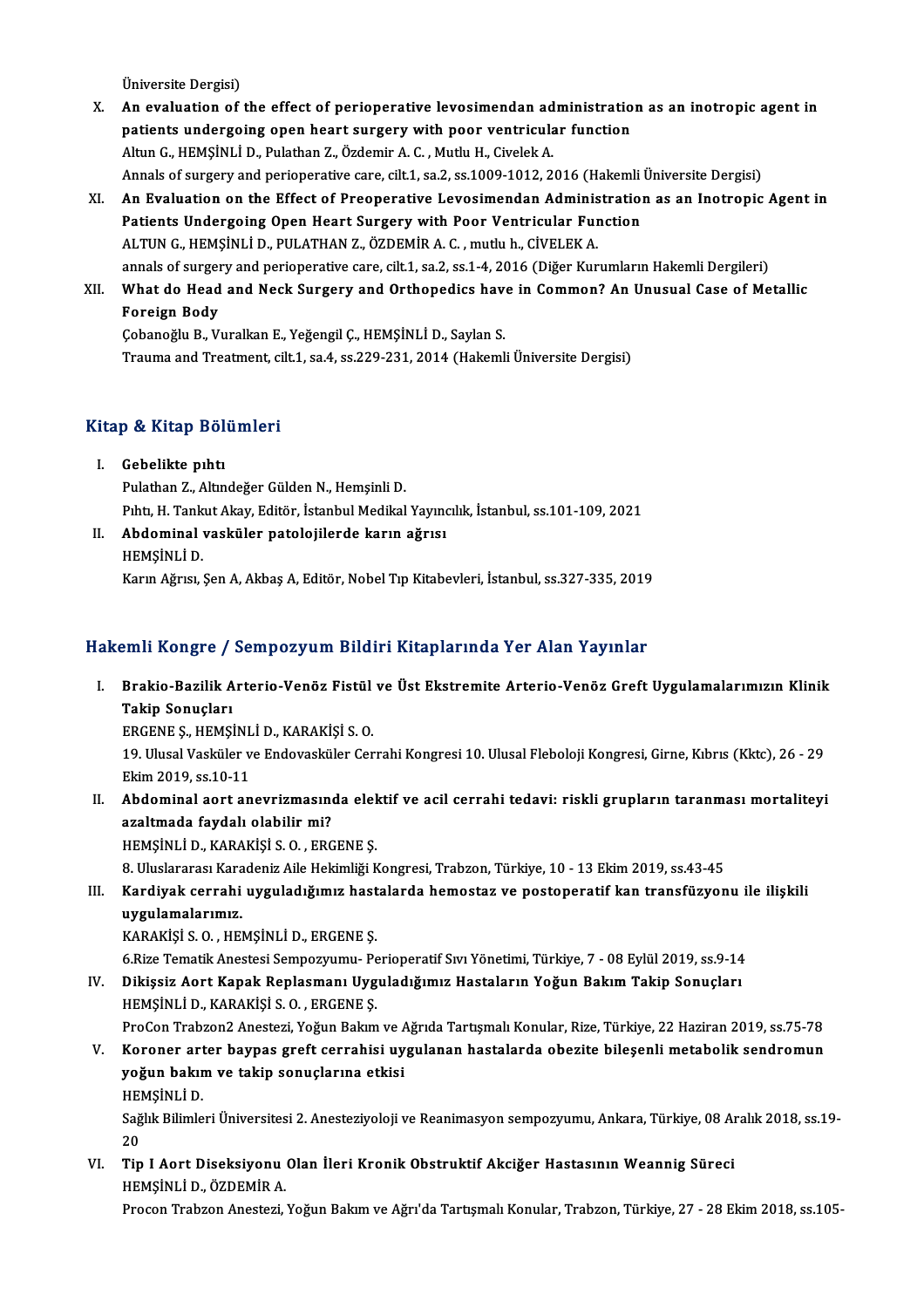107 107<br>VII. İzole koroner baypas cerrahisi uygulanan hastalarda kronik obstruktif akciğer hastalığının cerrahi<br>sonuslara ethisi 107<br>İzole koroner ba<br>sonuçlara etkisi<br>HEMSİNLİ D sonuçlara etkisi<br>HEMŞİNLİ D. sonuçlara etkisi<br>HEMŞİNLİ D.<br>5. Rize tematik anestezi sempozyumu, Rize, Türkiye, 9 - 12 Eylül 2018, ss.57-59<br>Hemodiyaliz areftinde gelişen nsödeanevrizmenın serrebi tedevisi VIII. Hemodiyaliz greftinde gelişen psödoanevrizmanın cerrahi tedavisi 5. Rize tematik anestezi sempozyumu, Rize, Türkiye, 9 - 12 Eylül 2018<br>Hemodiyaliz greftinde gelişen psödoanevrizmanın cerrahi te<br>Ergene Ş., Karakişi S. O. , HEMŞİNLİ D., Karamustafa H., İlhan G., Yel İ.<br>19. ulusal vaskülar 18. ulusal vasküler ve endovasküler cerrahi kongresi ve 9. ulusal fleboloji kongresi, Girne, Türkiye, 9 - 12 Kasım<br>2017. cilt.4. ss.71 Ergene Ș., Karakiși S. O., HEMȘİNLİ D., Karamustafa H., İlhan G., Yel İ. 18. ulusal vasküler ve endovasküler cerrahi kongresi ve 9. ulusal fleboloji kongresi, Girne, Türkiye, 9 - 12 Kasım<br>2017, cilt.4, ss.71<br>IX. Apixaban kullanan hastada spontan olarak gelişen intramural hematom ve asenden aort 2017, cilt.4, ss.71<br><mark>Apixaban kullanan hastada spontan olarak gelişen intramural hematom ve asenden ac</mark><br>Karakişi S. O. , Ergene Ş., HEMŞİNLİ D., Küçüker Ş. A. , Karamustafa H., İlhan G., Yel İ., Küçüker Ş. A.<br>18. ulusal ya Apixaban kullanan hastada spontan olarak gelişen intramural hematom ve asenden aort diseksiyon<br>Karakişi S. O. , Ergene Ş., HEMŞİNLİ D., Küçüker Ş. A. , Karamustafa H., İlhan G., Yel İ., Küçüker Ş. A.<br>18. ulusal vasküler ve Karakişi S. O. , Erg<br>18. ulusal vasküle<br>2017, cilt.4, ss.27<br>Artoriyovanör f 18. ulusal vasküler ve endovasküler cerrahi kongresi ve 9. u.<br>2017, cilt.4, ss.27<br>X. Arteriyovenöz fistül anevrizmalarında cerrahi tedavi<br>Pulathan 7. Altun G. Özdemin A. G. HEMSİNLİ D. Güyen K. V 2017, cilt.4, ss.27<br><mark>Arteriyovenöz fistül anevrizmalarında cerrahi tedavi</mark><br>Pulathan Z., Altun G., Özdemir A. C. , HEMŞİNLİ D., Güven K. Y.<br>18. ulugal veaküler ve endevesküler serrebi kansresi ve 9. ulı 18. ulusal vasküler ve endovasküler cerrahi kongresi ve 9. ulusal fleboloji kongresi, Girne, Türkiye, 9 - 12 Kasım<br>2017, cilt.4, ss.18 Pulathan Z., Altun G., Özdemir A. C., HEMŞİNLİ D., Güven K. Y. 18. ulusal vasküler ve endovasküler cerrahi kongresi ve 9. ulusal fleborum 2017, cilt.4, ss.18<br>XI. Cerrahi tedavi yapılan üst ekstremite vasküler yaralanmaları<br>Rulathan Z. Altun G. HEMSİNLİ D. Özdemin A. G. Güyen K. V. 2017, cilt.4, ss.18<br>Cerrahi tedavi yapılan üst ekstremite vasküler yaralar<br>Pulathan Z., Altun G., HEMŞİNLİ D., Özdemir A. C. , Güven K. Y.<br>18. ulugal vasküler ve andavasküler sarrabi kangresi ve 9. ulı Cerrahi tedavi yapılan üst ekstremite vasküler yaralanmaları<br>Pulathan Z., Altun G., HEMŞİNLİ D., Özdemir A. C. , Güven K. Y.<br>18. ulusal vasküler ve endovasküler cerrahi kongresi ve 9. ulusal fleboloji kongresi, Girne, Türk Pulathan Z., Altun<br>18. ulusal vasküle<br>2017, cilt.4, ss.47<br>Homodivaliz am 18. ulusal vasküler ve endovasküler cerrahi kongresi ve 9. ulusal fleboloji kongresi, Girne<br>2017, cilt.4, ss.47<br>XII. Hemodiyaliz amaçlı arteriyovenöz fistüllerin maturasyon gecikmesinde tedavi<br>Pulathan 7. Altun C. Qğuz S. 2017, cilt.4, ss.47<br>Hemodiyaliz amaçlı arteriyovenöz fistüllerin maturasyon geci<br>Pulathan Z., Altun G., Oğuz Ş., HEMŞİNLİ D., Özdemir A. C. , Güven K. Y.<br>18. ulusal yasküler ve andoyasküler serrebi kongresi ve 9. ulusal fl Hemodiyaliz amaçlı arteriyovenöz fistüllerin maturasyon gecikmesinde tedavi<br>Pulathan Z., Altun G., Oğuz Ş., HEMŞİNLİ D., Özdemir A. C. , Güven K. Y.<br>18. ulusal vasküler ve endovasküler cerrahi kongresi ve 9. ulusal flebolo Pulathan Z., Altun<br>18. ulusal vasküle<br>2017, cilt.4, ss.18<br>Tin 3. komplike 18. ulusal vasküler ve endovasküler cerrahi kongresi ve 9. ulusal fleboloji kongresi, Girne, '<br>2017, cilt.4, ss.18<br>XIII. Tip 3 komplike AVF anevrizmasında otojen greftle translokasyon: Olgu sunumu<br>Pulathan 7. Altun G. 2017, cilt.4, ss.18<br>XIII. Tip 3 komplike AVF anevrizmasında otojen greftle translokasyon: Olgu sunumu<br>Pulathan Z., Altun G., HEMŞİNLİ D. 18. ulusal vasküler ve endovasküler cerrahi kongresi ve 9. ulusal fleboloji kongresi, Girne, Türkiye, 9 - 12 Kasım 2017, cilt.4, ss.73 18. ulusal vasküler ve endovasküler cerrahi kongresi ve 9. ulusal fleboloji kongresi, Girne, Türkiye, 9 - 12 Kasım<br>2017, cilt.4, ss.73<br>XIV. Nonsendromik torakal aort anevrizmasının karotis arter intima media kalınlığı 2017, cilt.4, ss.73<br>Nonsendromik tor<br>değerlendirilmesi<br>HEMSİNI İ.D. Korlm değerlendirilmesi<br>HEMŞİNLİ D., Korkmaz H. A. A. , Baki G., Kaplan S. T. , Vuralkan E. değerlendirilmesi<br>HEMŞİNLİ D., Korkmaz H. A. A. , Baki G., Kaplan S. T. , Vuralkan E.<br>14. türk kalp ve damar cerrahisi kongresi, Antalya, Türkiye, 3 - 06 Kasım 2016, cilt.4, ss.27-28<br>Hunorbanis evygen thereny in the treatm HEMŞİNLİ D., Korkmaz H. A. A. , Baki G., Kaplan S. T. , Vuralkan E.<br>14. türk kalp ve damar cerrahisi kongresi, Antalya, Türkiye, 3 - 06 Kasım 2016, cilt.4, ss.27-28<br>XV. Hyperbaric oxygen therapy in the treatment of Fon 14. türk kalp ve damar cerrahisi kongresi, Antal<br>Hyperbaric oxygen therapy in the treatme<br>HEMŞİNLİ D., Kaplan S. T. , Kaplan Ş., Yıldırım F.<br>14. türk kalp ve damar sarrabisi kongresi, Antal Hyperbaric oxygen therapy in the treatment of Fontaine stage IV thromboangiit<br>HEMŞİNLİ D., Kaplan S. T. , Kaplan Ş., Yıldırım F.<br>14. türk kalp ve damar cerrahisi kongresi, Antalya, Türkiye, 3 - 06 Kasım 2016, cilt.4, ss.21 HEMŞİNLİ D., Kaplan S. T. , Kaplan Ş., Yıldırım F.<br>14. türk kalp ve damar cerrahisi kongresi, Antalya, Türkiye, 3 - 06 Kasım 2016, cilt.4, ss.21<br>XVI. Coronary rupture with percutaneous coronary balloon catheter was rec 14. türk kalp ve damar cerrahisi kongresi, Antalya, Ti<br>Coronary rupture with percutaneous coronary<br>Erden T., KESKİN Ö., HEMŞİNLİ D., EKİZ M., TOSUN A.<br>12th international congress of undate in cardialogu a 12th international congress of update in cardiology and cardiovascular surgery, Antalya, Türkiye, 10 - 13 Mart<br>2016, cilt.57, ss.107-108 Erden T., KESKİN Ö., HEM<br>12th international congre<br>2016, cilt.57, ss.107-108<br>Complex posiphonal v 12th international congress of update in cardiology and cardiovasc<br>2016, cilt.57, ss.107-108<br>XVII. Complex peripheral vascular graft infection: A case report<br>Keskin Ö, Erden T, HEMSİNLİ D, Özen Ö, Tesun A 2016, cilt.57, ss.107-108<br>Complex peripheral vascular graft infection:<br>Keskin Ö., Erden T., HEMŞİNLİ D., Özen Ö., Tosun A.<br>12th international sengress of undate in sardialem Complex peripheral vascular graft infection: A case report<br>Keskin Ö., Erden T., HEMŞİNLİ D., Özen Ö., Tosun A.<br>12th international congress of update in cardiology and cardiovascular surgery, Antalya, Türkiye, 10 - 13 Mart<br> Keskin Ö., Erden T., HEMŞİNLİ D., Özen Ö., Tosun A.<br>12th international congress of update in cardiology<br>2016, cilt.57, sa.3, ss.102<br>Subclavian steal svndrome 12th international congress of<br>2016, cilt.57, sa.3, ss.102<br>XVIII. Subclavian steal syndrome 2016, cilt.57, sa.3, ss.102<br>Subclavian steal syndrome<br>Erden T., HEMŞİNLİ D., Uçar R., Keskin Ö.<br>12th international sengyese of undate in 12th international congress of update in cardiology and cardiovascular surgery, Antalya, Türkiye, 10 - 13 Mart<br>2016, cilt.57, sa.3, ss.201 Erden T., HEMŞİNLİ D., U.<br>12th international congre<br>2016, cilt.57, sa.3, ss.201<br>Cononaw, nuntuno with 12th international congress of update in cardiology and cardiovascular surgery, Antalya, Türkiye, 1<br>2016, cilt.57, sa.3, ss.201<br>XIX. Coronary rupture with percutaneous coronary ballon catheter was received operation<br>Frden 2016, cilt.57, sa.3, ss.201<br>Coronary rupture with percutaneous coronary ballo<br>Erden T., Keskin Ö., HEMŞİNLİ D., Ekiz M., Tosun A., Çelik A.<br>12th international sengress of undate in sardiolary and sa Erden T., Keskin Ö., HEMŞİNLİ D., Ekiz M., Tosun A., Çelik A.<br>12th international congress of update in cardiology and cardiovascular surgery, Antalya, Türkiye, 10 - 13 Mart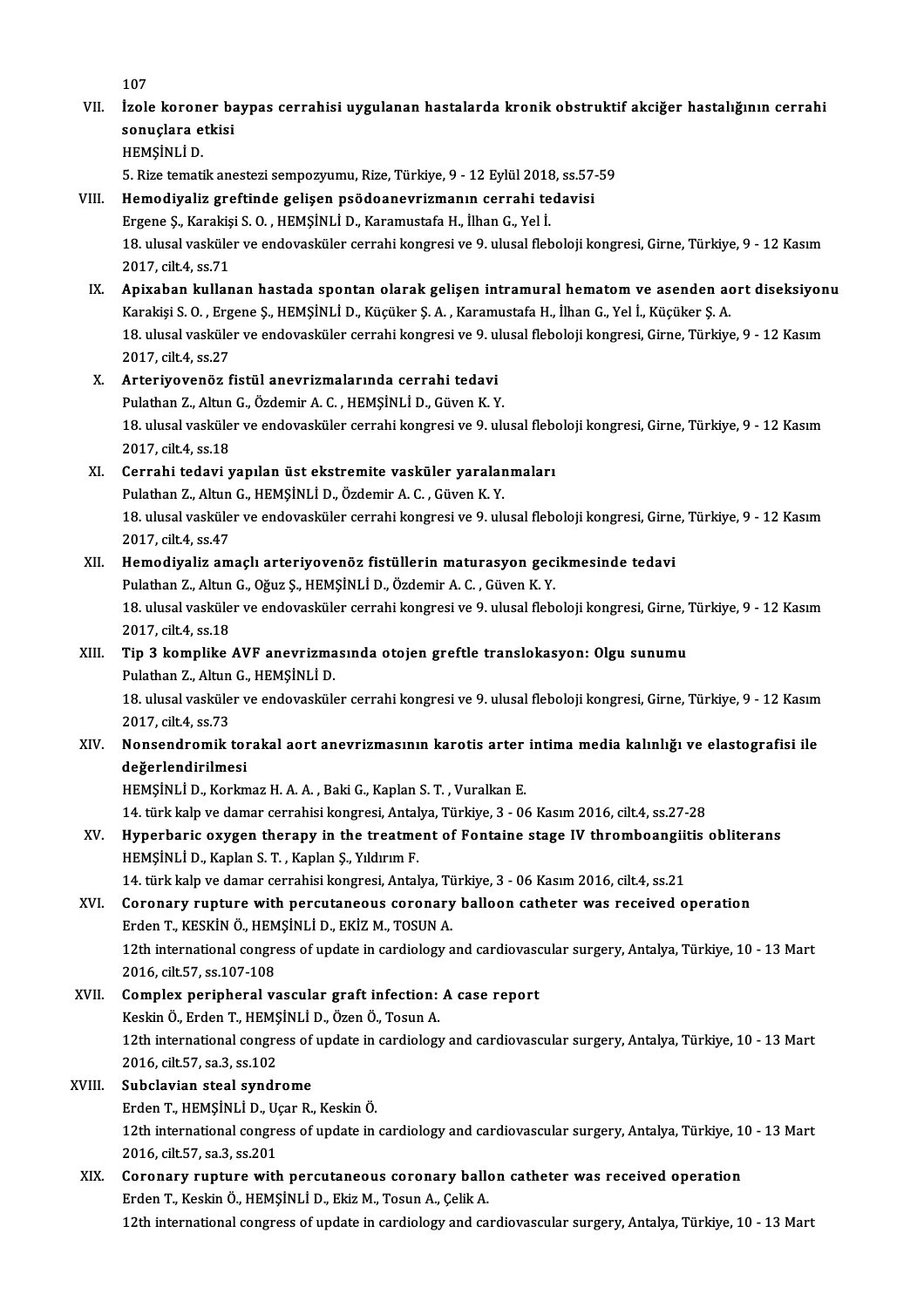2016, cilt.57, sa.3, ss.43

2016, cilt.57, sa.3, ss.43<br>XX. A comparison of the long term clinical outcomes of first and second generation drug eluting stents 2016, cilt.57, sa.3, ss.43<br>A comparison of the long term<br>in saphenous vein graft lesions<br>Kaplan S. Kaplan S. T. Sabin M. Erd A comparison of the long term clinical outcomes of first and second generation drug eluting stent<br>in saphenous vein graft lesions<br>Kaplan Ş., Kaplan S. T. , Şahin M., Erdoğan E., Gedikli Ö., Hoşoğlu Y., Kutlu M., Gökçe M., in saphenous vein graft lesions<br>Kaplan Ș., Kaplan S. T. , Șahin M., Erdoğan E., Gedikli Ö., Hoşoğlu Y., Kutlu M., Gökçe M., Göktekin Ö., HEMŞİNLİ D.<br>12th international congress of update in cardiology and cardiovascular su Kaplan Ş., Kaplan S. T. , Ş.<br>12th international congr<br>2016, cilt.57, sa.3, ss.45 12th international congress of update in cardiology and cardiovascular surgery, Antalya, Türkiye, 10 - 13 Mart<br>2016, cilt.57, sa.3, ss.45<br>XXI. A rare cause of refractory angina despite repeated coronary stent and bypass su 2016, cilt.57, sa.3, ss.45<br>A rare cause of refractory<br>subclavian steal syndrome<br>HEMSINI i D. Erden T. Keekin A rare cause of refractory angina des<sub>l</sub><br>subclavian steal syndrome<br>HEMŞİNLİ D., Erden T., Keskin Ö., Gümüş V.<br>12th international sengress of undate in se subclavian steal syndrome<br>HEMŞİNLİ D., Erden T., Keskin Ö., Gümüş V.<br>12th international congress of update in cardiology and cardiovascular surgery, Antalya, Türkiye, 10 - 13 Mart<br>2016. silt 57, sə.2, sə.172 HEMȘİNLİ D., Erden T., Ko<br>12th international congre<br>2016, cilt.57, sa.3, ss.172<br>Hamadiyalizde erken l 12th international congress of update in cardiology and cardiovascular surgery, Antalya, Türkiye, 10 - 13 Mart<br>2016, cilt.57, sa.3, ss.172<br>XXII. Hemodiyalizde erken kanülasyon greftlerinin kısa ve orta dönem primer ve seko 2016, cilt.57, sa.3, ss.172<br>XXII. Hemodiyalizde erken kanülasyon greftlerinin kısa ve orta dönem primer ve sekonder açıklık oranları<br>Pulathan Z., Altun G., HEMŞİNLİ D., Güven K. Y. Hemodiyalizde erken kanülasyon greftlerinin kısa ve orta dönem primer ve sekonder açıklık oranlar<br>Pulathan Z., Altun G., HEMŞİNLİ D., Güven K. Y.<br>17. ulusal vasküler ve endovasküler cerrahi kongresi ve 8. ulusal fleboloji Pulathan Z., Altun G., HEI<br>17. ulusal vasküler ve en<br>Kasım 2015, cilt.4, ss.87<br>Abdominal sont anovr 17. ulusal vasküler ve endovasküler cerrahi kongresi ve 8. ulusa<br>Kasım 2015, cilt.4, ss.87<br>XXIII. Abdominal aort anevrizmalarının endovasküler tedavisi Kasım 2015, cilt.4, ss.87<br><mark>Abdominal aort anevrizmalarının endovasküler tedav</mark>i<br>Altun G., Oğuz Ş., Pulathan Z., HEMŞİNLİ D., Dinç H., Civelek A.<br>17. ulugal vasküler ve andovasküler sarrabi kangresi ve 8. ulı Abdominal aort anevrizmalarının endovasküler tedavisi<br>Altun G., Oğuz Ş., Pulathan Z., HEMŞİNLİ D., Dinç H., Civelek A.<br>17. ulusal vasküler ve endovasküler cerrahi kongresi ve 8. ulusal fleboloji kongresi, Antalya, Türkiye, Altun G., Oğuz Ş., Pulatha<br>17. ulusal vasküler ve en<br>Kasım 2015, cilt.4, ss.40<br>Hamadiyalir amaslı dı 17. ulusal vasküler ve endovasküler cerrahi kongresi ve 8. ulusal fleboloji ko<br>Kasım 2015, cilt.4, ss.40<br>XXIV. Hemodiyaliz amaçlı damar erişiminde iskemik monomelik nöropati Kasım 2015, cilt4, ss.40<br>Hemodiyaliz amaçlı damar eriş<br>Pulathan Z., Altun G., HEMŞİNLİ D.<br>17. ulucal vesküler ve endevesküle 17. ulusal vasküler ve endovasküler cerrahi kongresi ve 8. ulusal fleboloji kongresi, Antalya, Türkiye, 29 Ekim - 01<br>Kasım 2015, cilt.4, ss.88 Pulathan Z., Altun G., HEMSİNLİ D. 17. ulusal vasküler ve endovasküler cerrahi kongresi ve 8. ulusal fleboloji kongresi, Antalya, Türkiye, 29 Ekim<br>Kasım 2015, cilt.4, ss.88<br>XXV. Mortalitesi yüksek pelvik travmada iki aşamalı iliyak bypass ve spiral venöz gr Kasım 201<br>Mortalite<br>sunumu)<br><sup>Pulathan 7</sup> Mortalitesi yüksek pelvik travmada iki aş<br>sunumu)<br>Pulathan Z., Altun G., HEMŞİNLİ D., Güven K. Y.<br>17. ulugal yaşkülar ve andavaşkülar sarrabi ka **sunumu)**<br>Pulathan Z., Altun G., HEMŞİNLİ D., Güven K. Y.<br>17. ulusal vasküler ve endovasküler cerrahi kongresi ve 8. ulusal fleboloji kongresi, Antalya, Türkiye, 29 Ekim - 01<br>Kasım 2015, cilt.4, ss.71 Pulathan Z., Altun G., HEMŞİNLİ D., Güven K.Y. 17. ulusal vasküler ve endovasküler cerrahi kongresi ve 8. ulusal fleboloji kongresi, Antalya, Türkiye, 29 Ekin<br>Kasım 2015, cilt.4, ss.71<br>XXVI. Deneysel rüptüre abdominal aort anevrizması modelinde eritropoetinin böbrek ha Kasım 2015, cilt.4, ss.71<br>Deneysel rüptüre abdominal aort anevrizması modelinde er<br>Altun G., Çakıroğlu Y., HEMŞİNLİ D., Menteşe A., Yuluğ E., Pulathan Z.<br>17. ulusel vesküler ve endevseküler serrebi kengresi ve 8. ulusel fl Deneysel rüptüre abdominal aort anevrizması modelinde eritropoetinin böbrek hasarına etkisi<br>Altun G., Çakıroğlu Y., HEMŞİNLİ D., Menteşe A., Yuluğ E., Pulathan Z.<br>17. ulusal vasküler ve endovasküler cerrahi kongresi ve 8. Altun G., Çakıroğlu Y., HEMŞİNLİ D., Menteşe A., Yuluğ E., Pulathan Z.<br>17. ulusal vasküler ve endovasküler cerrahi kongresi ve 8. ulusal fleboloji kongresi, Antalya, Türkiye, 29 Ekim - 01<br>Kasım 2015, cilt.4, ss.4 XXVII. Nutcracker sendromu: Özofagus değil UstaoğluM.,HEMŞİNLİD.,YüzbaşıoğluB.,BüyükakıncakS.,Altay S. Nutcracker sendromu: Özofagus değil<br>Ustaoğlu M., HEMŞİNLİ D., Yüzbaşıoğlu B., Büyükakıncak S., Altay S.<br>31. ulusal gastroenteroloji haftası, Antalya, Türkiye, 25 - 30 Kasım 2014, cilt.4, ss.387<br>Polyik konissyon sendromu: K XXVIII. Pelvik konjesyon sendromu: Kronik pelvik ağrı ayırıcı tanısında gözardı ediliyor mu?<br>Ustaoğlu M., HEMŞİNLİ D., Yüzbaşıoğlu B. 31. ulusal gastroenteroloji haftası, Antalya<br>Pelvik konjesyon sendromu: Kronik<br>Ustaoğlu M., HEMŞİNLİ D., Yüzbaşıoğlu B.<br>21. ulusal gastroenteroloji haftası. Antalya Pelvik konjesyon sendromu: Kronik pelvik ağrı ayırıcı tanısında gözardı edi<br>Ustaoğlu M., HEMŞİNLİ D., Yüzbaşıoğlu B.<br>31. ulusal gastroenteroloji haftası, Antalya, Türkiye, 25 - 30 Kasım 2014, cilt.4, ss.387<br>Cletrimagela at XXIX. Clotrimazole attenuates systemic inflammatory response and lung injury in an experimental model<br>of ruptured abdominal aortic aneurysm 31. ulusal gastroenteroloji haftası, Antalya, Tür<br>Clotrimazole attenuates systemic inflamn<br>of ruptured abdominal aortic aneurysm<br>Pulathan 7. Excape S. Altun C. HEMSİNI İ.D. K Pulathan Z., Ergene Ş., Altun G., HEMŞİNLİ D., Kılıç A. A., Duzcan İ., Menteşe A., Yuluğ E., Civelek A. of ruptured abdominal aortic aneurysm<br>Pulathan Z., Ergene Ş., Altun G., HEMŞİNLİ D., Kılıç A. A. , Duzcan İ., Menteşe A., Yuluğ E., Civelek A.<br>14th congress of asian society for vascular surgery, İstanbul, Türkiye, 26 - 29 Pulathan Z., Ergene Ş., Altun G., HEM!<br>14th congress of asian society for va<br>XXX. giant aneurysm popliteal artery 14th congress of asian society for vascular surg<br>giant aneurysm popliteal artery<br>Koramaz İ., HEMŞİNLİ D., Özcan F., Kaklıkkaya İ.<br><sup>9th</sup> international songress of undata in sendiale giant aneurysm popliteal artery<br>Koramaz İ., HEMŞİNLİ D., Özcan F., Kaklıkkaya İ.<br>8th international congress of update in cardiology and cardiovascular surgery, Antalya, Türkiye, 1 - 04 Mart 2012,<br>cilt.15, ss.121 Koramaz İ., HEMŞİNLİ D., Özcan F., Kaklıkkaya İ. 8th international congress of update in cardiology and cardiovascular surgery, Antalya, Türkiye, 1 - 04 Mart<br>cilt.15, ss.121<br>XXXI. role of ethyl pyruvate in remote organ injury in an experimental model of ruptured abdomina cilt.15, ss.121<br>role of ethyl pyru<br>aortic aneurysm<br><sup>Pulathon 7</sup>. Altur.C role of ethyl pyruvate in remote organ injury in an experimental model of rup<br>aortic aneurysm<br>Pulathan Z., Altun G., Güven K. Y. , HEMŞİNLİ D., Duzcan İ., Menteşe A., Yuluğ E., Civelek A.<br><sup>9th</sup> international sengress of un aortic aneurysm<br>Pulathan Z., Altun G., Güven K. Y. , HEMŞİNLİ D., Duzcan İ., Menteşe A., Yuluğ E., Civelek A.<br>8th international congress of update in cardiology and cardiovascular surgery, Antalya, Türkiye, 1 - 04 Mart 201 Pulathan Z.,<br>8th internat<br>cilt.15, ss.78